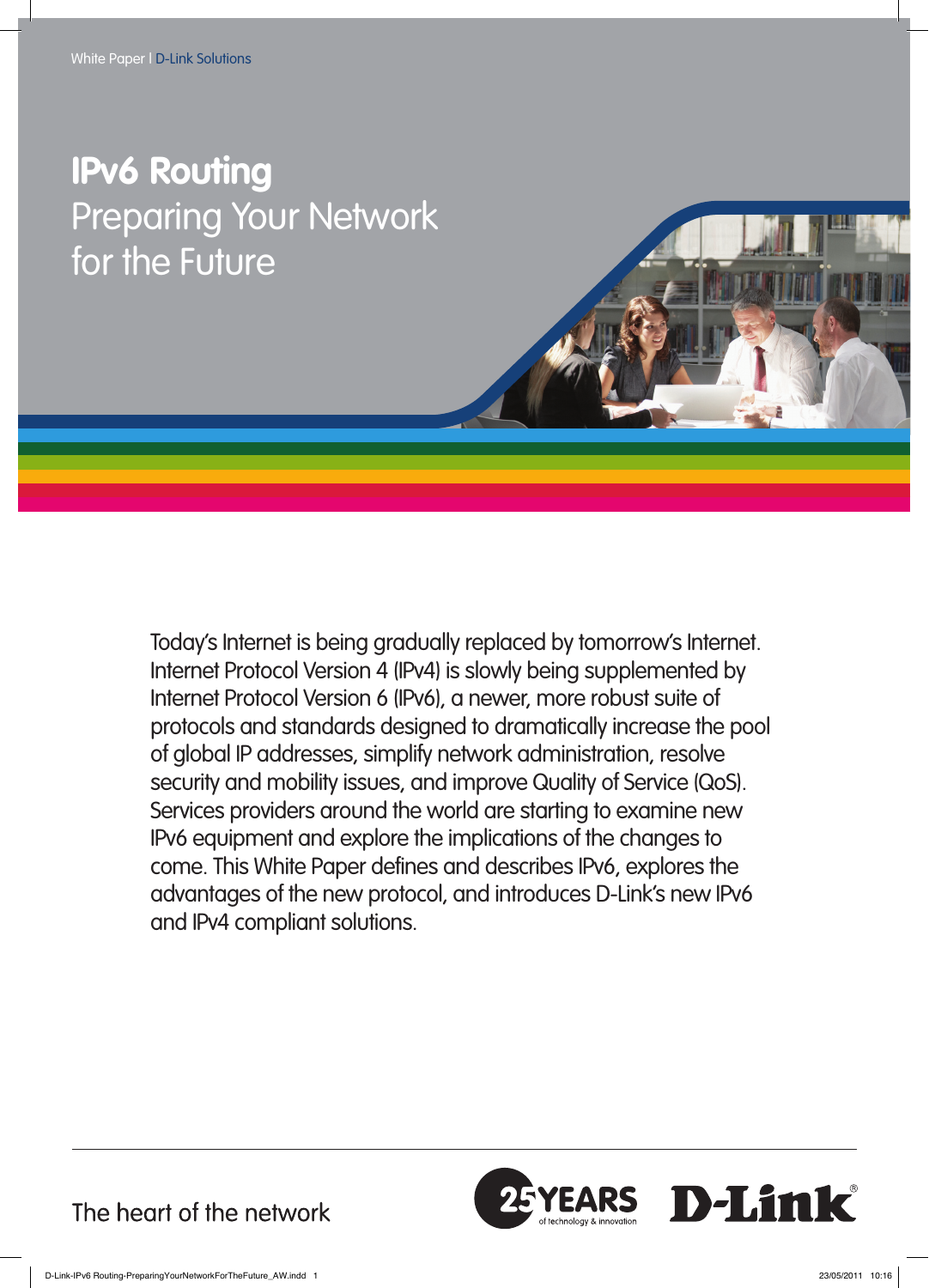### Defining IPv6

Most of the existing Internet is currently Internet Protocol Version 4 (IPv4), the 30-year-old protocol that has done a remarkable proficient job handling the Web boom. IPv4 has not been substantially changed since RFC 791 was published in 1981, and it has a finite number of addresses that are depleting at an increasing rate. New devices, applications and the growth of the Internet in the developing world are sucking up IP addresses.

The IETF designed Internet Protocol Version 6 (IPv6) to address the future shortage of IP addresses. As more devices and applications that require IP addresses emerge, more IP addresses are required. IPv6 - essentially a network layer protocol for packet-switched internetworks - quadruples the number of network address bits from 32 bits (in IPv4) to 128 bits. More bits mean more address combinations, and we solve the address depletion problem for decades to come. Switches and networking gear that can handle IPv6 headers are needed to accomplish this. IPv6 will eventually replace IPv4, but the two can co-exist for as long as necessary.

IPv6 provides numerous other enhancements that will be covered below, but this is a good working definition for starters. It should also be noted that IPv6 was designed with a minimum of additional new features in order to have minimal impact on upper and lower layer protocols.

#### **IPv4 Packet Structure**



IPv4 32-bit packet

## Additional Addresses and Beyond

The primary issue that IPv6 resolves is IPv4 address depletion. As more devices (like mobile phones, mobile devices, and integrated IP appliances and utilities) come into existence, they require unique addresses in order to work optimally. IP-reliant applications also require addresses. IPv6 resolves the address depletion issue, enabling worldwide economic growth models and the rapid pace of network innovation to continue expanding. The booming populations and growing economies in Asia, for example, are depending upon IPv6 to enable rapid build-out of their Internet infrastructures. Countries with

more stable populations and historically sufficient address space allocations - like the U.S., the European countries, and Australia - may not be as hard pressed for address growth as the Asian countries.

Addresses in IPv6 are 128 bits long versus 32 bits in IPv4. The existing IPv4 protocol supports roughly 4.3 billion addresses - enough to give almost every living person one address. In contrast IPv6 supports approximately 5×1028 addresses for each of the 6.6 billion people on the planet today. The number is a bit abstract, but nevertheless, that's a lot of computers, mobile phones, PDAs, IP cars, IP dish washers, IP lighting systems, and IP tracking devices per person... and room to grow.

#### **IPv6 Packet Structure**



#### IPv6 128-bit packet

As a result, IPv6 eliminates the need for Network Address Translation (NAT) and other intermediary fixes, like address reuse and temporary use allocations, that disrupt the endto-end nature of Internet traffic. Those methods achieve the aim of address expansion, but they fail to meet the needs of always-on systems (cable modems, broadband and new generation wireless infrastructures) that are becoming more and more prevalent across the planet.

IPv6 also simplifies subnet address management complexities. It takes significant time and effort to change address space allocation in IPv4 subnets when location changes and growth create discontinuity between nodes. With IPv6 networks, increased address space (by a factor of 10^16) goes far beyond the number of physical nodes, thus alleviating the problem. Additional IPv6 features include security and QoS enhancements, built-in multicasting, stateless auto configuration, mobility advantages, plus a number of other improvements covered below. Peer-topeer advances and seamless mobile switching capabilities are some of the more exciting applications. In addition, IPv6 supports jumbogram packets over the IPv4 64 KB limit. This is a significant performance benefit for highthroughput networks.

Forces beyond these fundamental issues are driving IPv6 adoption, as well. The European Commission is urging



# The heart of the network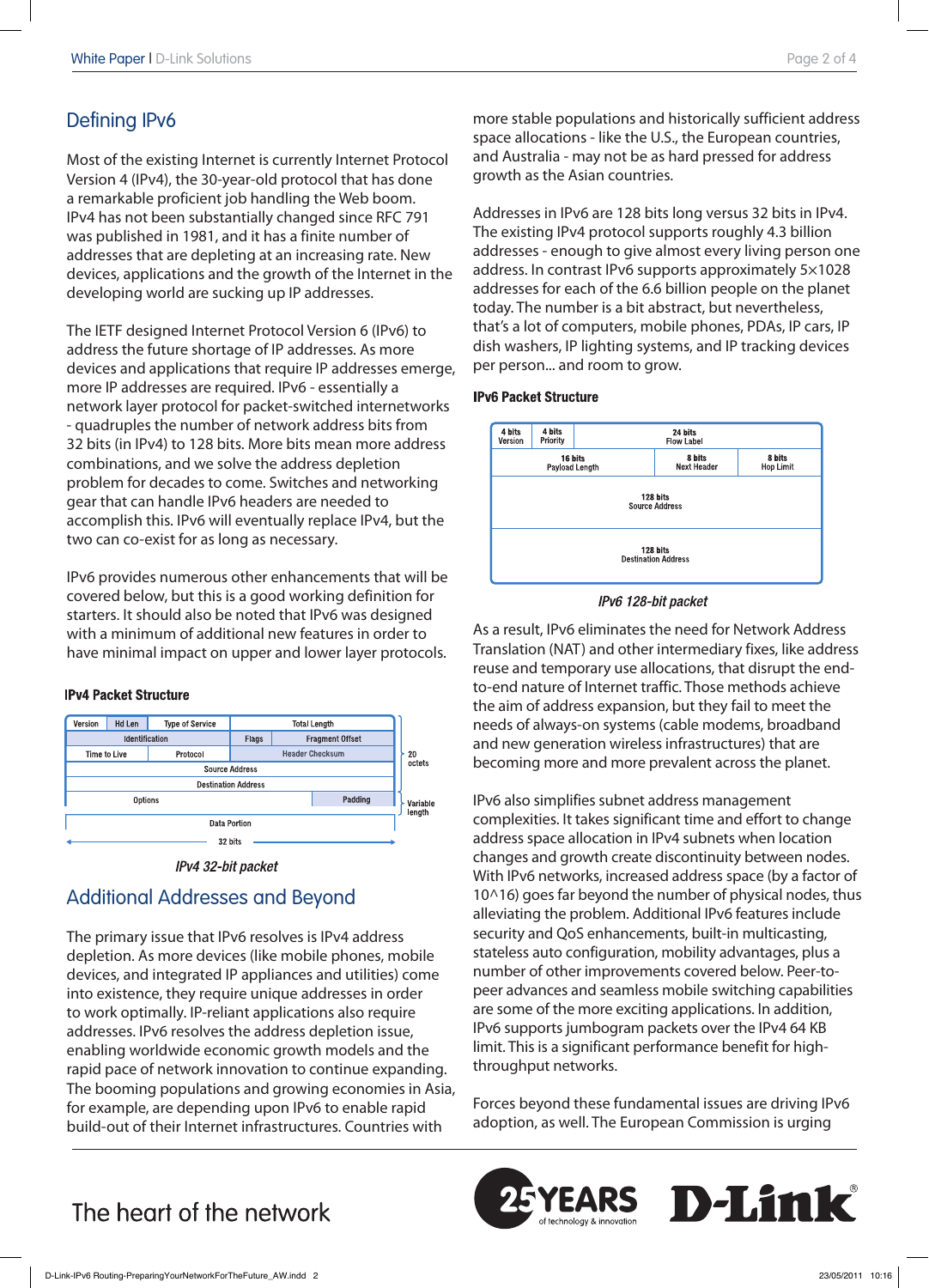rapid adoption of IPv6 to keep Europe at the vanguard of Internet use. The U.S. Government, for example, mandated that network backbones of all federal agencies must deploy IPv6. And China is aggressively implementing IPv6 as part of their 5-year "China Next Generation Internet." They see IPv6 as a strategic technology differentiator.

All these factors are encouraging those in the network infrastructure business to examine new IPv6 equipment and explore the implications of the changes to come.

### Stateless Autoconfiguration of Hosts

In addition to larger address space, one of the main advantages of IPv6 concerns autoconfiguration. Existing IPv4 implementations usually have to be manually configured or configured via a stateful address configuration protocol like Dynamic Host Configuration Protocol (DHCP). As more computers and devices come online, automatic configuration that does not rely on DHCP is more crucial.

IPv6 avoids DHCP altogether. When connected to a routed IPv6 network, IPv6 hosts are automatically configured. Without a router present, IPv6 hosts on the same link can automatically configure themselves with link-local addresses.

### Better Mobility

Since mobility is built into the IPv6 base standard, mobile nodes can now communicate location changes and enable optimal routing. IPv6 avoids IPv4's triangular routing approach, so a user can move from location to location without the need for message forwarding. IPv6 has a superior design in this respect, allowing for much smoother transitions and hand-offs. Ideally, users roam freely between fixed, wireless, mobile, terrestrial, satellite or any other IPv6 network.

#### **Comparison of IPv6 and IPv4 Address Scheme**



IPv6 allows for 50 octillion unique addresses for every one of the 6.5 billion people on earth.

### Simplified Network Administration

IPv6 simplifies network administration for a number of reasons. For starters, since options and other variables are removed from the base header, IPv6 headers compress better than IPv4 headers. Efficiency is gained even though IPv6 headers are larger than IPv4. This - along with the way the header itself is structured - improves header processing. Additional advantages include:

- • Fixed subnet length
- More flexible network architecture (deeper hierarchy and policies for routing and route aggregation)
- Stateless autoconfiguration
- Mobile IP embedded support
- **Enhanced multicast**
- **Mandatory IP Security (IPSec)**

More discussion on security and multicasting follows.

### End-to-End Security and IPsec

Since IPv6 reintroduces end-to-end connectivity by eliminating NAT schemes, security improves at the IP level. In terms of encryption, IPv4 employs optional IPsec, while the IPv6 protocol includes mandatory IPsec for all IPv6 devices.



IPsec ensures secure data transmission when using the public Internet as a VPN backbone.



# The heart of the network